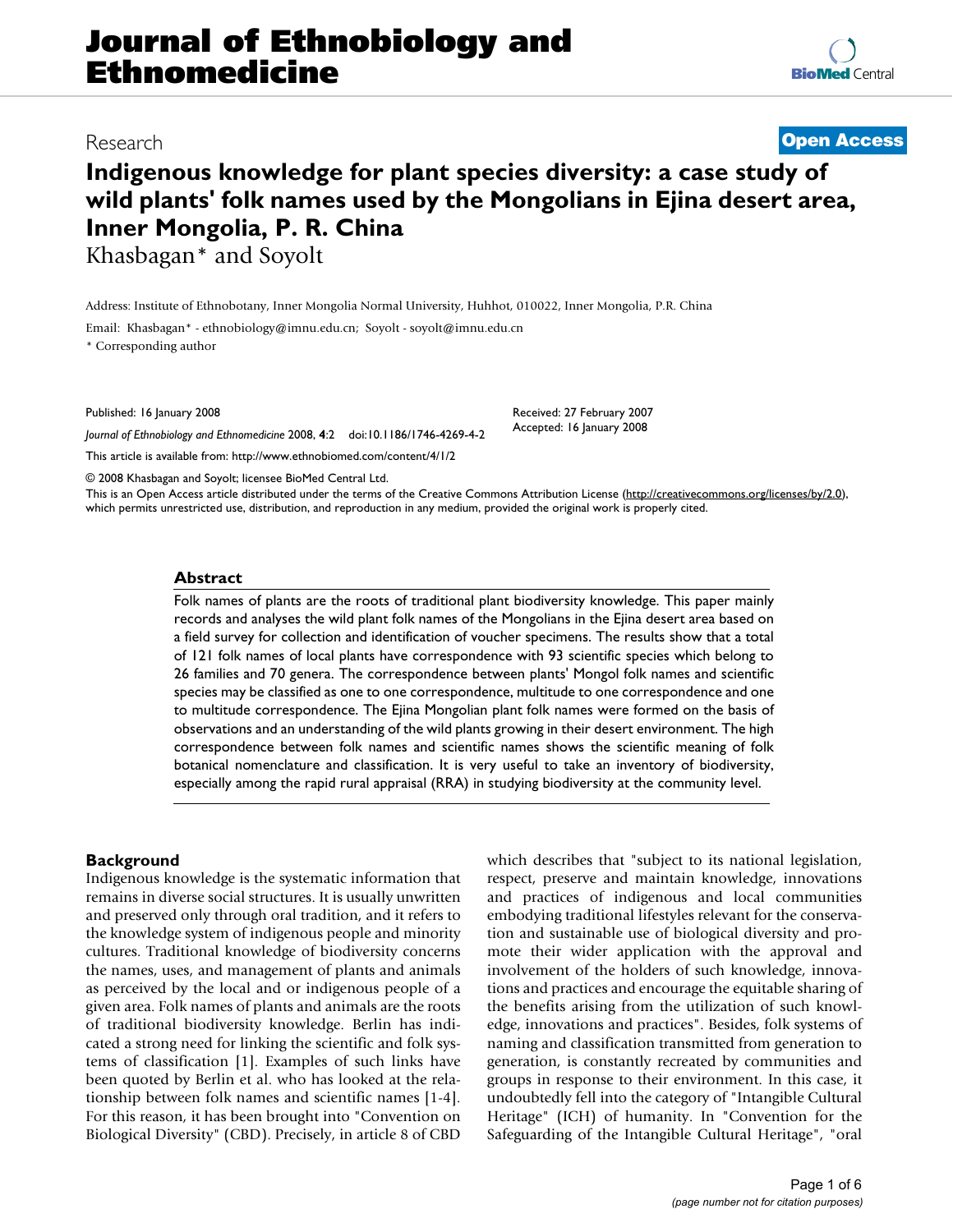traditions and expressions, including language as a vehicle of the intangible cultural heritage" and "knowledge and practices concerning nature and the universe" were domains of the ICH.

In pace with social change and development, the Mongols are changing from nomadic people into settlement residents. The knowledge concerning grassland ecosystems is vanishing gradually because the related knowledge is no longer useful to the Mongols who are settled down or engaged in farming or other economic pursuits. The Mongolians in Inner Mongolia have been influenced by the Chinese culture, e.g. in some areas Han Chinese words, including plant names, are more or less mixed up with the Inner Mongolians' spoken language. This may be leading to the Mongols forgetting traditional botanical knowledge related to the language of plant folk names and classifications.

Both artificial and natural factors lead to degradation of the grassland and desertification. As a result, plant diversity that Mongolians traditionally named and used has decreased. The reduction of plant diversity may also lead to the extinction of the related knowledge of biodiversity. Thus it will be impossible to hand down to future generations. For this reason, collection and analysis of plant folk names of the Mongolians is extremely important.

Ethnobotanical studies in Inner Mongolia have been carried out since the 1980s, having studied useful plants of herdsmen [5], folk nomenclature [6,7]. However, ethnobotanical findings are still preliminary and fragmentary. Particularly, indigenous Mongolian traditional knowledge of desert plant diversity has been neglected by biologists and anthropologists. Biodiversity has social, economic, ecological and ethical value. Understanding ecological functions of biodiversity, respecting the ethics and social importance of biodiversity, and the appropriate exploitation and use of biodiversity are the global issues facing biodiversity today. Scientists have paid close attention to the relationships between biodiversity and cultural diversity [8-11].

Mongolian traditional knowledge of biodiversity includes aspects of folk nomenclature, and traditional use and management of regional biodiversity. In this paper, in accordance with the ethnobotanical collections of the Mongolian folk names of wild plants in the Ejina desert area, the relationship between folk names and scientific names are studied, and the structure of Ejina Mongolian folk botanical nomenclature is also analyzed.

# **Materials and methods** *Study area and ethnic group*

The Ejina desert area is located in western Inner Mongolia of China, at 39°52'20" ~ 42°47'20"N and 97°10'23" ~ 103°7'15"E, with a land area of 102461.30 km2, the altitude ranges from 820 m to 1400 m. This area has a temperate zone continental climate, with an average annual temperature of 8.3°C, and a mean rainfall of only 38.2 mm. The frost-free period in the area is 145 days [12]. The Ejina desert area is part of the Alashan desert, which is a part of the Middle Asian desert region of the Asia African Desert region. According to the flora regional system of Inner Mongolia, the area belongs to Typical Desert Zone of the Warm-Temperate Desert Zone [13,14]. The main landscape of this area is desert, which includes sandland, oasis, gobi and lower mountain-monadnock rocky desert etc.

According to related materials [13-16], and our investigations, nearly 200 species of vascular plants are distributed in this area. Scientists have attached importance to the biodiversity of the Ejina desert area. Biological and ecological research projects have been carried out in the area. However, previous research mainly focused on the natural ecology [17-21]. Few scientists paid attention to ethnobiological problems of the interrelationship between local people and biodiversity.

Local peoples in this area are the Torgod Mongolians, one of the descendent tribes of the Mongolian nationality. From 1731 A. D. they have occupied this area and engaged in a traditional nomadic livelihood. At present there are more than 5000 Mongolians in this area.

# **Methods**

During 2001 to 2005, the authors have been to the Ejina Banner 6 times. Field work was done in 12 villages and 55 local Mongol herdsmen (informants) were interviewed. Methods of ethnobotanical interviewing, including key informant interviews, free-listing, and open-ended questionnaires were used. After going to each village, the authors identified elder herdsmen's families and paid a formal visit. Mongolian oral language was used as the working language and findings were originally recorded in Mongolian written language. Scientific names of plants are defined through collection and identification of voucher specimens.

# **Results and discussion**

A total of 119 folk names of local plants are recorded. Based on the results of identifying the specimens, the folk names corresponded with 91 scientific species which belong to 26 families and 70 genera. The rate of Correspondence was 76.47% between folk Mongol names and scientific names (table 1).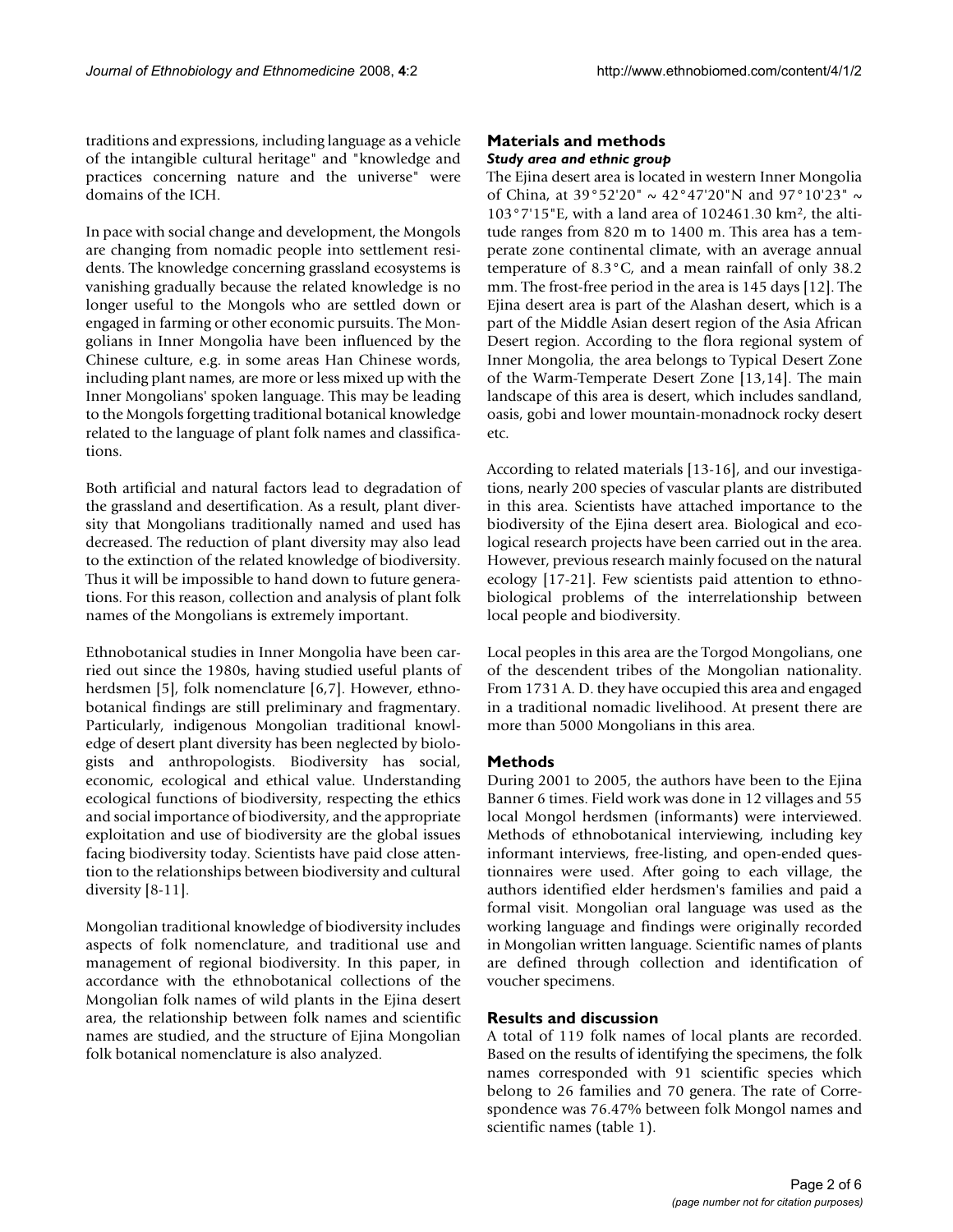| Family         | <b>Folk names</b>                                  | <b>Scientific names</b>                                    |
|----------------|----------------------------------------------------|------------------------------------------------------------|
| Apocynaceae    | olus                                               | Poacynum pictum (Schrenk) Baill.                           |
| Asclepiadaceae | hucu                                               | Cynanchum cathayense Tsiang et Zhang                       |
| Boraginaceae   | dumug                                              | Arnebia guttata Bunge                                      |
|                | begesun zhanggu; nas wugai ebes                    | Lappula deserticola C. J. Wang                             |
| Chenopodiaceae | sulker                                             | Agriophyllum pungens (Vahl) Link ex A. Dietr.              |
|                | noosut; noosut hamhag                              | Bassia dasyphylla (Fisch. et Mey.) O. Kuntze               |
|                | temljgen; noil                                     | Chenopodium acuminatum Willd.                              |
|                | noil                                               | Chenopodium album L.                                       |
|                | noil                                               | Chenopodium glaucum L.                                     |
|                | cagan keres; kerest hamhag                         | Corispermum mongolicum Iljin.                              |
|                | keres                                              | Halogeton glomeratus (Bieb.) C. A. Mey.                    |
|                |                                                    |                                                            |
|                | zag; sagleger zag; xikur zag; yabgan zag           | Haloxylon ammodendron (C. A. Mey.) Bunge                   |
|                | xira kureg; kureg                                  | Kalidium foliatum (Pall.) Moq.                             |
|                | kureg                                              | Kalidium sinicum (A. J. Li) H. C. Fu et Z. Y. Chu          |
|                | har keres; narin cagan                             | Kochia scoparia (L.) Schrad.var. sieversiana (Pall.) Ulbr. |
|                | hushit                                             | Micropeplis arachnoidea (Moq.) Bunge                       |
|                | bor budrgen                                        | Salsola passerina Bunge                                    |
|                | baglur                                             | Salsola pestifer A. Nelson                                 |
|                | wurgest                                            | Salsola pellucida Litv.                                    |
|                | cagan but                                          | Sympegma regelii Bunge                                     |
| Compositae     | wunurt xiaralj                                     | Artemisia caespitosa Ledeb.                                |
|                | cagan xiabag; agi                                  | Artemisia dalai-lamae Krasch.                              |
|                | xiaralj; agi                                       | Artemisia frigida Willd.                                   |
|                | xiar xiabag; tatenghai                             | Artemisia songarica Schrenk.                               |
|                | xiar mod                                           | Asterothamnus centrali-asiaticus Novopokr.                 |
|                | honggurzul                                         | Cirsium arvense (L.) Scop.                                 |
|                | kuji ebes                                          | Inula salsoloides (Turcz.) Osteuf.                         |
|                | sutai nogo                                         | Ixeris chinensis (Thunb.) Nakai                            |
|                | dalen tobqi                                        | Karelinia caspia (Pall.) Less.                             |
|                |                                                    | Serratula centauroides L.                                  |
|                | gaxiun                                             |                                                            |
|                | gaxiun ebes                                        | Sonchus arvensis L.                                        |
|                | sutai nabqi                                        | Taraxacum leucanthum (Ledeb.) Ledeb.                       |
| Convolvulaceae | oryamug                                            | Convolvulus arvensis L.                                    |
|                | cagan tolgait; elkendeg                            | Cardaria pubescens (C. A. Mey.) Jarm.                      |
| Cruciferae     | lalajing                                           | Lepidium obtusum Basin.                                    |
|                | shaga                                              | Pugionium cornutum (L.) Gaertn.                            |
| Cynomoriaceae  | wulan goyo; sozhung                                | Cynomorium songaricum Rupr.                                |
| Cyperaceae     | xirki                                              | Eleocharis mitracarpa Steud.                               |
|                | xirki                                              | Scirpus strobilinus Roxb.                                  |
| Elaeagnaceae   | jigd                                               | Elaeagnus angustifolia L.                                  |
| Ephedraceae    | zergen                                             | Ephedra przewalskii Stapf                                  |
| Frankeniaceae  | kureng ebes                                        | Frankenia pulverulenta L.                                  |
| Gramineae      | tongge; deres                                      | Achnatherum splendens (Trin.) Nevski                       |
|                | ilbar                                              | Aristida adscenionis L.                                    |
|                | cagan ebes                                         | Cleistogenes squarrosa (Trin.) Keng                        |
|                | budnur; hazaar ebes                                | Crypsis aculeata (L.) Ait.                                 |
|                | kag                                                | Leymus secalinus (Georgi) Tzvel.                           |
|                | hulus; acamag; shagxig hulus; shaorag hulus; hanan | Phragmites australis (Cav.) Trin. ex Steud.                |
|                | hulus;ajirgan hana                                 |                                                            |
|                | suli                                               | Psammochloa villosa (Trin.) Bor.                           |
|                | narin ebes                                         | Puccinellia hauptiana (Trin.) Krecz.                       |
| Iridaceae      | cakildag; cakirma                                  | Iris lactea Pall.var. chinensis (Fisch.) Koidz.            |
| Lguminosae     | cegereg                                            | Alhagi maurorum Medic.var. sparsifolium (Shap.) Yakovl.    |
|                | munk hargen                                        | Ammopiptanthus mongolicus (Maxim.) Cheng f.                |
|                | hatinggir                                          | Astragalus hamiensis S. B. Ho                              |
|                | alten hargen                                       | Caragana leucophloea Pojark.                               |
|                | xiker buyaa                                        | Glycyrrhiza uralensis Fisch.                               |
|                | zara wurges; ortud                                 | Oxytropis aciphylla Ledeb.                                 |
|                | hor;tom; sogtu ebes                                | Oxytropis galbra (Lam.) DC.                                |
|                | horen buyaa                                        | Sophora alopecuroides L.                                   |
|                |                                                    |                                                            |

**Table 1: The Correspondence between folk names of the Mongolians in Ejina desert area and scientific classification**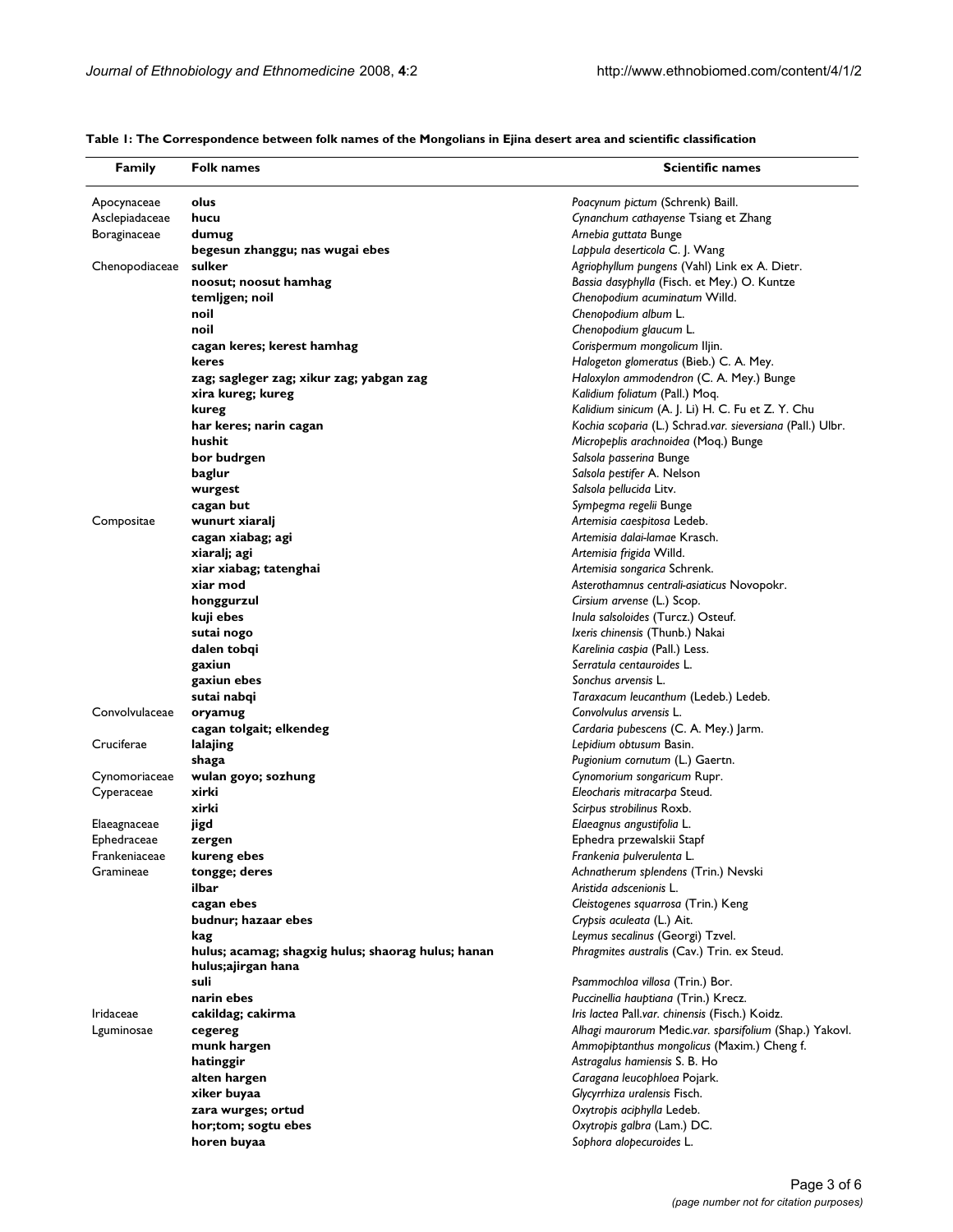|                 | porgigenur; honht ebes         | Sphaerophysa salsula (Pall.) DC.       |  |  |
|-----------------|--------------------------------|----------------------------------------|--|--|
| Liliaceae       | humel                          | Allium mongolicum Regel                |  |  |
|                 | taan                           | Allium polyrhizum Turcz. ex Regel      |  |  |
| Orobanchaceae   | cagan goyoo                    | Cistanche deserticola Ma               |  |  |
|                 | budergen in goyoo; zag in wug  | Cistanche sinensis G. Beck             |  |  |
| Plumbaginaceae  | zer in deleng                  | Limonium aureum (L.) Hill ex O. Kuntze |  |  |
|                 | zer in deleng                  | Limonium bicolor (Bunge) O. Kuntze     |  |  |
|                 | zer in deleng                  | Limonium tenellum (Turcz.) O. Kuntze   |  |  |
| Polygonaceae    | torleg                         | Calligonum gobicum (Bunge) A. Los.     |  |  |
|                 | torleg; but                    | Calligonum mongolicum Turcz.           |  |  |
|                 | wuyet wulan                    | Polygonum aviculare L.                 |  |  |
|                 | bajun                          | <b>Rheum nanum Siewers</b>             |  |  |
|                 | kureng keres                   | Rumex marschallianus Rchb.             |  |  |
| Ranunculaceae   | moren hucu                     | Clematis orientalis L.                 |  |  |
| Rosaceae        | hatu har; boiles               | Prunus mongolica Maxim.                |  |  |
| Salicaceae      | torai; nailjag; zulzagan torai | Populus euphratica Oliv.               |  |  |
|                 | burgas                         | Salix cheilophila Schneid.             |  |  |
| Scrophulariacea | zer in del                     | Dodartia orientalis L.                 |  |  |
| e               |                                |                                        |  |  |
| Solanaceae      | nohai harmeg; wurgest harmeg   | Lycium ruthenicum Murr.                |  |  |
| Tamaricaceae    | wulan budergen; budergen       | Reaumuria soongarica (Pall.) Maxim.    |  |  |
|                 | yamaan suhai                   | Tamarix leptostachys Bunge             |  |  |
|                 | wulan suhai                    | Tamarix ramosissima Ledeb.             |  |  |
| Zygophyllaceae  | wuseg                          | Nitraria roborowskij Kom.              |  |  |
|                 | tosun harmeg; cagan harmeg     | Nitraria sibirica Pall.                |  |  |
|                 | temer wuseg; wuseg             | Nitraria sphaerocarpa Maxim.           |  |  |
|                 | wusun wuseg                    | Nitraria tangutorum Robr.              |  |  |
|                 | wumkei ebes                    | Peganum harmala L.                     |  |  |
|                 | yamaan zhanggu                 | Tribulus terrestris L.                 |  |  |
|                 | botgen tabeg; hulen nai wumdan | Zygophyllum fabago L.                  |  |  |
|                 | argal in wumd                  | Zygophyllum gobicum Maxim.             |  |  |
|                 | wulen nai botgen tabeg         | Zygophyllum loczyi Kanitz              |  |  |
|                 | bojignur; nohai xiereng        | Zygophyllum xanthoxylum (Bunge) Maxim. |  |  |
|                 |                                |                                        |  |  |

**Table 1: The Correspondence between folk names of the Mongolians in Ejina desert area and scientific classification** *(Continued)*

# *The correspondence between plant folk names & scientific names*

The plants folk names and scientific names (species) are not a simply one to one correspondence. It may be organized as below:

(a) One to one correspondence One folk name has correspondence with one scientific species. For example, the folk name **sulker** only corresponds with *Agriophyllum pungens***, zhergen** with *Ephedra przewalskii*, **jigd** with *Elaeagnus angustifolia*, **chegereg** with *Alhagi maurorum* var. *sparsifolium*, **suli** with *Psammochloa villosa*, **baglur** with *Salsola pestifer*, **humel** with *Allium mongolicum*, **taan** with *Allium polyrhizum* and **olus***Poacynum pictum* etc.

(b) Multitude to one correspondence Two or more folk names have correspondence with only one scientific species. For example, **bor bodurgen** and **xira huhurgene** correspond with *Kalidium foliatum*, **wulan goyo** and **sozhung** with *Cynomoricum songaricum*; **zag, sagleger zag, xikur zag, yabgan zag** correspondence with *Haloxylon ammodendron*; **hulus, acamag, shagxig hulus, shaorag hulus, hanan hulus, ajirgan hana** correspondence with *Phrag-* *mites australis* etc. In this case, those folk names correspondence with one scientific name are regarded as a folk synonym.

(c) One to multitude correspondence One folk name corresponds with two or more scientific species. For example, **zherin deleng** corresponds with *Limonium aureum*, *Limonium tenellum* and *Limonium bicolor*, **noil** with *Chenopodium acuminatum and Chenopodium album*, **xirki** with *Eleocharis mitracarpa* and *Scirpus strobilinus* etc. In this case, those folk names with correspondence with two or more scientific names are regarded as folk homonyms.

# *Structure of Ejina Mongolian Folk Botanical Nomenclature*

A basic step in analyzing the structure of folk botanical nomenclature is to tell the difference between primary and secondary names and to distinguish between the various primary names [22]. According to the result of the Mongolian linguistic analysis, the Mongolian folk names of wild plants in the Ejina desert area are distinguished as primary names and secondary names.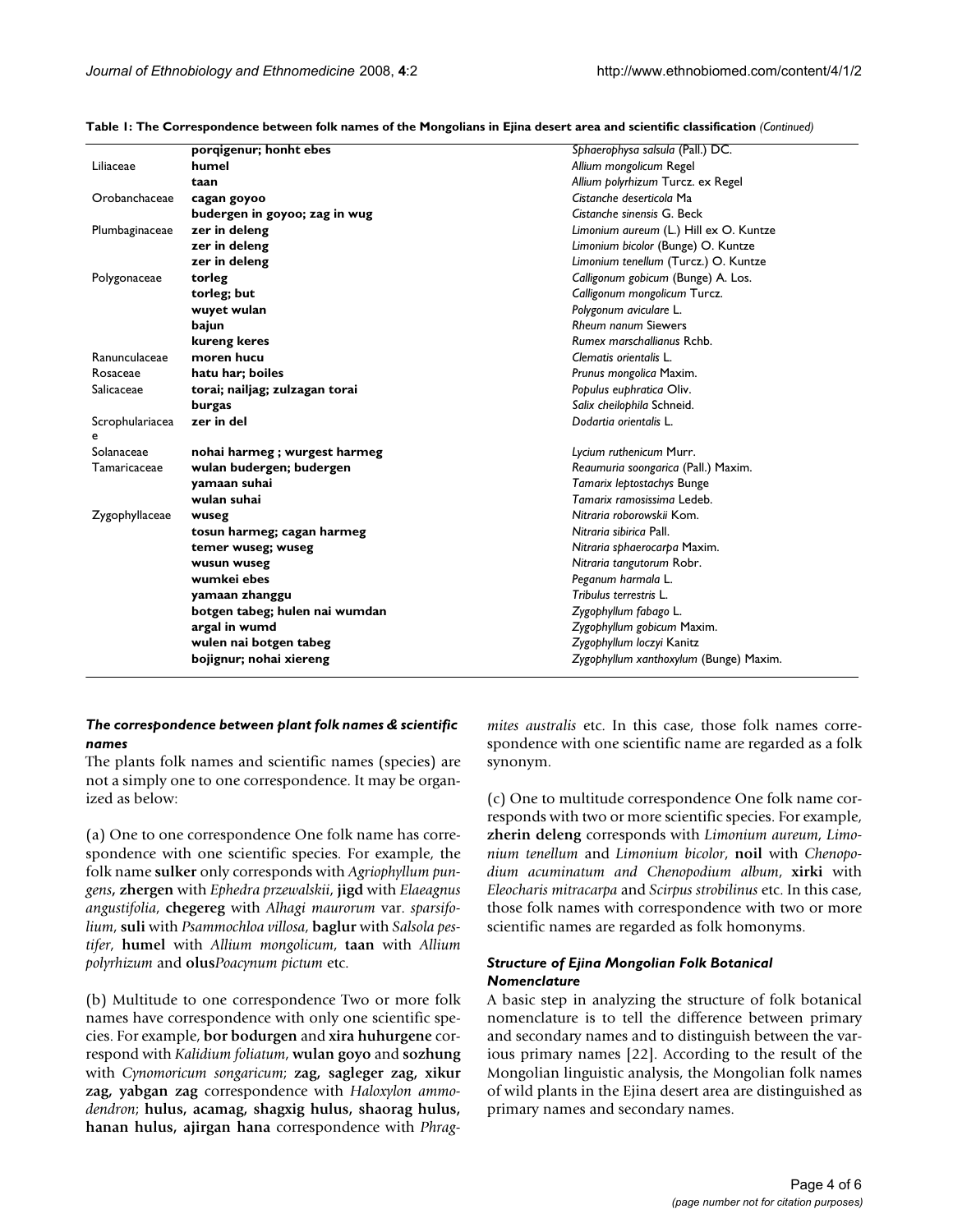### *Primary names*

A primary name is considered to be 'semantically unitary' which means that it is a single expression, even if composed of more than one constituent. Many primary names have just a single constituent, and they belong to simple primary names, such as **bodurgan, bogqignuur, boya, chaheldeg, chaherma, chegereg, deres, goyo, hamhag, hargan, harmag, hatingir, heres, hucu, huhurgen, hulusu, humul, jigd, kag, olos, soli, sozhung, suhai, taan, torai, torlog, tunge, tunghul, wusug, xirki, zhergen** etc. In the Mongolian language, these words are proper names which haven't other meanings. Other primary names are composed of more than one constituent which belongs to complex primary names. Complex primary names consist of two Mongol words. Some complex primary names include a word such as **bot** [shrub] or **ebes** [grass] which indicates the life form, such as **chagan bot, chagan ebes, honht ebes, huji ebes, narin ebes, sogtuu ebes, wumhei ebes** etc. In this type of folk classification, a word **bot** or **ebes** serves as a taxon such as family or genus in scientific taxonomy. These types of names belong to productive complex primary names. Other complex primary names don't include a word to express a folk taxon, belonging to the productive complex primary name, such as **botgon tabag, dalan tobqi, hulnai wumdagan, wusun hor, wuyet wulan, zherin deleng** etc.

#### *Secondary names*

Secondary names are formed from simple primary names by simply adding a modifier which further describes the plant. Among these types of names, simple primary names serve as a folk generic. For example, secondary names **wulan suhai** (*Tamarix ramosissima*) and **imaan suhai** (*Tamarix leptostachys*) are formed from the simple primary name **suhai**, and **xihir boya** (*Glycyrrhiza uralensis*) and **horen boya** (*Sophora alopecuroides*) are formed from **boya**. A word **suhai** serves as a folk generic and equals to the scientific genus *Tamarix* (Tamaricaceae). But a folk generic **boya** usually is used to name the plants which have fleshy roots, and it isn't specially appointed to a scientific genus. Among the plant folk names in the Ejina desert area, there are 10 folk generic names collected. The relationship between folk specific, folk generic and scientific species and family names can be seen in table 2.

# **Discussion**

The high correspondence between folk names and scientific names shows the scientific meaning of folk botanical nomenclature and classification. Ejina Mongolians' folk botanical nomenclature and classification is an important part of their natural culture. This type of knowledge and culture has a great effect on their adaptation to the desert environment, utilization of plant resources and traditional biodiversity management on the community level. The collection and analysis of plant and animal folk names is very useful to the inventory of biodiversity, especially among the rapid rural appraisal (RRA) in studying biodiversity at the community level. Sometimes the folk names lead to finding new species records in a given area. In this study the plant folk name **burgas** was recorded in advance and based on the descriptions of the plant's char-

**Table 2: Relationship between folk specific, folk generic and scientific species and family**

| <b>Folk generic</b> | <b>Folk specific</b> | <b>Scientific species</b>        | <b>Scientific family</b> |
|---------------------|----------------------|----------------------------------|--------------------------|
| bodurgan            | bor bodurgen         | Kalidium foliatum                | Chenopodiaceae           |
|                     | wulan bodurgan       | Reaumuria soongarica             | Tamaricaceae             |
| boya                | horen boya           | Sophora alopecuroides            | Leguminosae              |
|                     | xihir boya           | Glycyrrhiza uralensis            | Leguminosae              |
| goyo                | chagan goyo          | Cistanche sinensis               | Orobanchaceae            |
|                     |                      | Cistanche deserticola            |                          |
|                     | wulan goyo           | Cynomoricum songaricum           | Cynomoriaceae            |
| hamhag              | herest hamhag,       | Corispermum mongolicum           | Chenopodiaceae           |
|                     | noosun hamhag        | Bassia dasyphylla                | Chenopodiaceae           |
| hargan              | altan hargan         | Caragana leucophloea             | Leguminosae              |
|                     | munh hargan          | Ammopiptanthus mongolicus        | Leguminosae              |
| harmag              | chagan harmag        | Nitraria sibirica                | Zygophyllaceae           |
|                     | nohai harmag         | Lycium ruthenicum                | Solanaceae               |
| heres               | heres                | Halogeton glomeratus             | Chenopodiaceae           |
|                     | chgan heres          | Corispermum mongolicum           | Chenopodiaceae           |
|                     | har heres            | Kochia scoparia var. sieversiana | Chenopodiaceae           |
| hucu                | hucu                 | Cynanchum cathayense             | Asclepiadaceae           |
|                     | morin hucu           | Convolvulus arvensis             | Convolvulaceae           |
| suhai               | imaan suhai          | Tamarix leptostachys             | Tamaricaceae             |
|                     | wulan suhai          | Tamarix ramosissima              | Tamaricaceae             |
| xiralji             | xiralji              | Artemisia songarica              | Compositae               |
|                     | wunurt xiralji       | Artemisia caespitosa             | Compositae               |